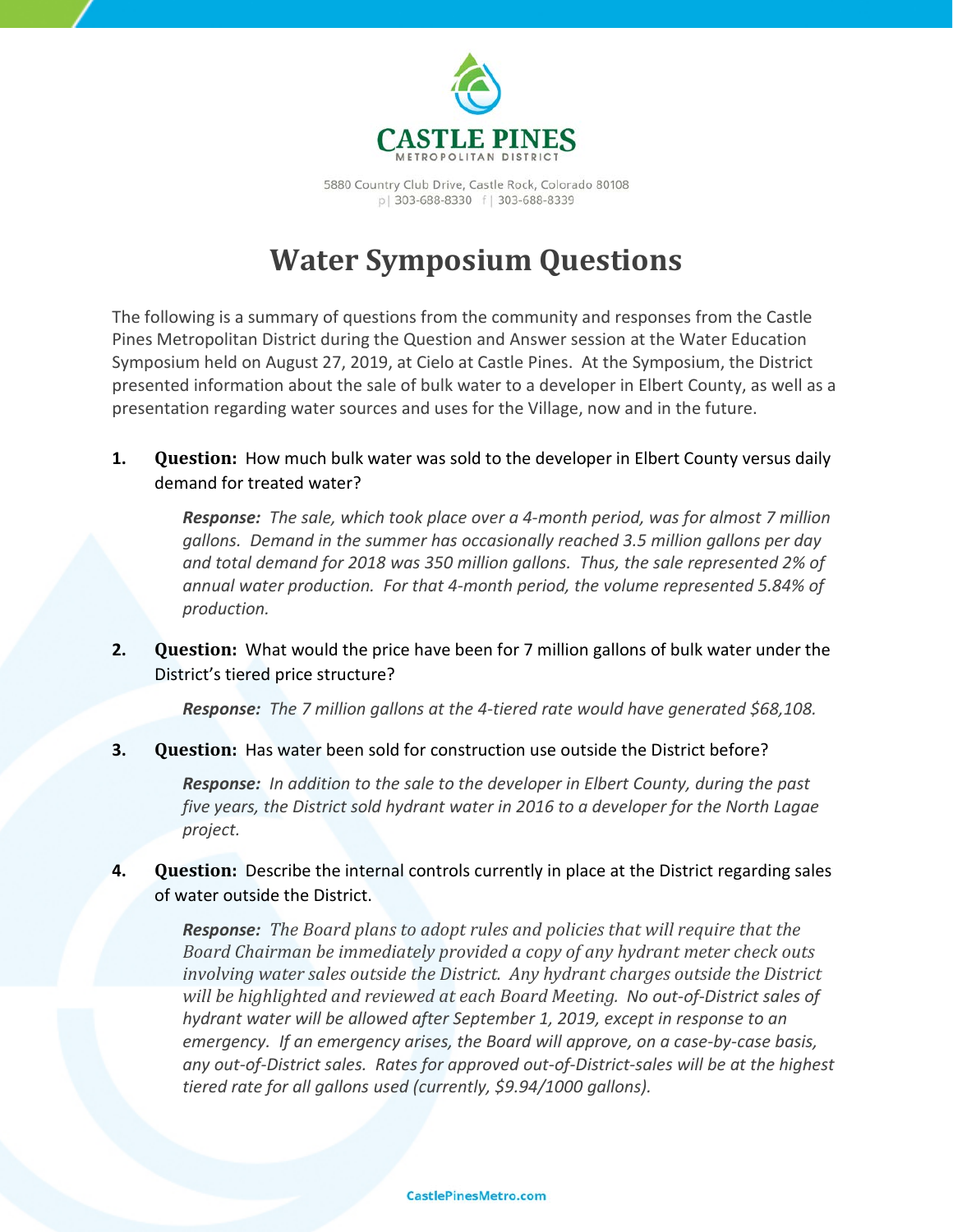#### **5. Question:** What is the current bulk water rate?

*Response: The District will sell bulk water within the District boundary at the tiered rates applicable to all other residential and commercial customers of the District, effective September 1, 2019. Out-of-District sales, if approved by the Board, will be at the highest tier rate (currently, \$9.94/1000 gallons).*

#### **6. Question:** Can I get a refund for the water sold to the developer in Elbert County?

*Response: Under the District's established accounting policies, payments received from the developer in Elbert County were treated as earned income to the Proprietary (60) Fund. Income earned by the District is not refundable to District customers.*

#### **7. Question:** If the District implements no selling outside the District, what about Cherokee Ranch?

*Response: The original decision to sell to Cherokee Ranch was in response to a request for emergency service when its upper well failed. It appears the need is now for ongoing supply, rather than emergency standby service. Thus, the contract is being revisited and, depending on the actual needs of Cherokee Ranch, a new contract may be negotiated.*

#### **8. Question:** In July, a hydrant meter was observed inside Gate 1. Was it used for construction inside the Village?

*Response: The hydrant inside Gate 1 is used by District water trucks for occasional irrigation and street cleaning. The hydrant is not authorized for non-District construction water service.*

# **9. Question:** How will other developments, such as the Canyons, affect short-term and long-term water supply?

*Response: Based on the extremely low migration rate within the aquifer formations that sit below the Village, our aquifer water inventory should not be impacted by surrounding developments such as the Canyons. Development in the immediate Village area could affect the pressure gradients and thus the cyclic level variations but not our aquifer water inventory to any measurable extent.*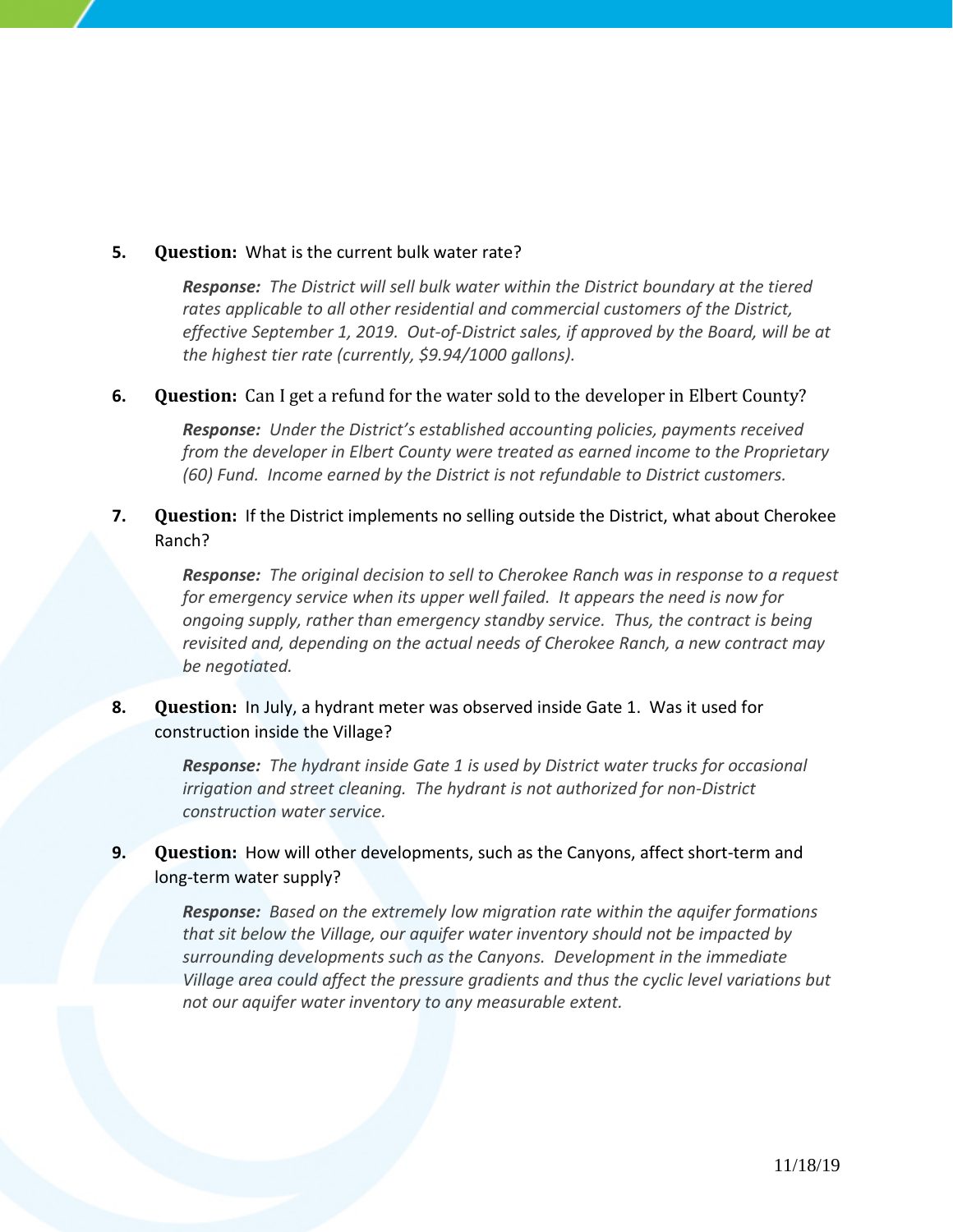**10. Question:** How much water is used annually by the Golf Club and the Country Club and what do they pay for it?

*Response:*

- *Both Clubs use potable water. In 2018, the Golf Club used 3,022,000 gallons and was billed \$22,377, and the Country Club used 2,281,000 gallons and was billed \$17,264. Potable water is billed to the Clubs at the 4-tier rate each month.*
- *Both Clubs also use re-use (effluent) water from the Plum Creek Water Reclamation Authority (PCWRA) for irrigation purposes. The price charged to the Clubs is a direct pass–through of the amounts PCWRA charges the District, namely \$1.71 /1000 gallons used. In 2018, the Golf Club used 58,280,000 gallons of re-use water billed at \$106,070, and the Country Club used 78,711,000 gallons billed at \$147,977.*

#### **11. Question:** How long will it take to obtain renewable water from Plum Creek?

*Response: Developing the District's Plum Creek water rights will require addressing many issues, such as access rights, permitting, well installations, treatment and delivery systems development. The District is currently updating its Long-Range Master Plan, and the use of renewable water from Plum Creek will be considered as part of that update.*

#### **12. Question:** A few years ago, there was mention of a new water tank. Why has it not been installed? Is the design work already completed still useful?

*Response: This project is presently on hold because the assumptions used to determine the need for a tank and its location and size have been updated and a reevaluation is needed prior to moving forward. This will be part of the Long-Range Master Plan update. The update will also determine how much of the existing design will be useful.*

#### **13. Question:** Where does Village Lake water come from and what is it used for?

*Response: Untreated water is delivered to Village Lake directly from the raw water system. Water from the lake is used for irrigation in the Village Lake sub-association and for a portion of the common area owned by CPHA.*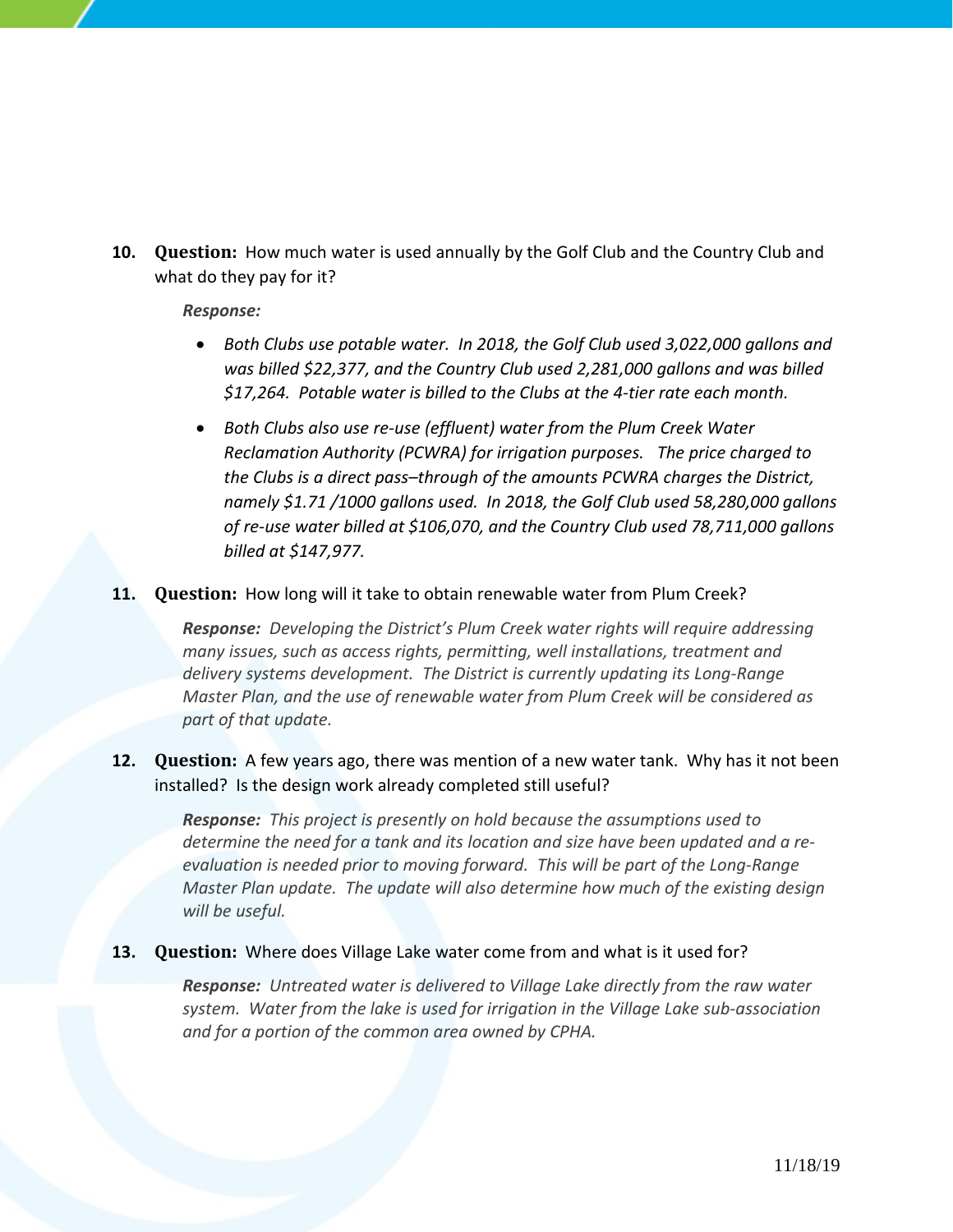#### **14. Question:** Will the well that is currently out of service (DE-1) be refurbished?

*Response: DE-1 was taken out of service years ago. The well will be refurbished and returned to service as needed in the future. Refurbishing an existing well is significantly less expensive than developing a new well.*

# **15. \*Question:** How could the District Board not have known about the sale of bulk water to a developer in Elbert County?

*Response: The Board is responsible for establishing policy and overseeing the overall operation of the District, while District staff is responsible for day-to-day operation of the District. The Board was advised by staff that the water sale was in response to an emergency water shortage being experienced by a neighboring community and allowed the sale to continue on that basis. The Board had no reason at that time to suspect otherwise.*

# **16. \*Question**: Why were water rights transferred, rather than leased, to the Country Club?

*Response: The lease option was considered but discarded in favor of a sale for a number of reasons, including:*

- *A sale would be much less complicated and provide more benefit to the District, the Country Club and the Village. Because a lease envisions an ongoing contractual relationship, it would require a detailed pricing structure, allocation of liabilities, determination of well ownership, residual salvage values, escalation rates for extensions, ongoing maintenance obligations, termination terms, indemnification and insurance requirements, etc.*
- *The water rights were a stranded asset for the District, with little potential for the District to use them in the future. Selling the water rights brought the District a fair price for a stranded asset, while keeping the benefits within the Village and avoiding what could have been an administrative quagmire.*
- **17.\*Question:** If 107-acre feet amounts to 35 million gallons of water annually for the Country Club, how does the District intend to make up this difference for the neighborhood?

*Response: The Country Club usage is from a new source and does not diminish the District's production capacity. Thus, there is no difference to "make up." The District has substantially more water rights than are expected to be needed or used in the foreseeable future.*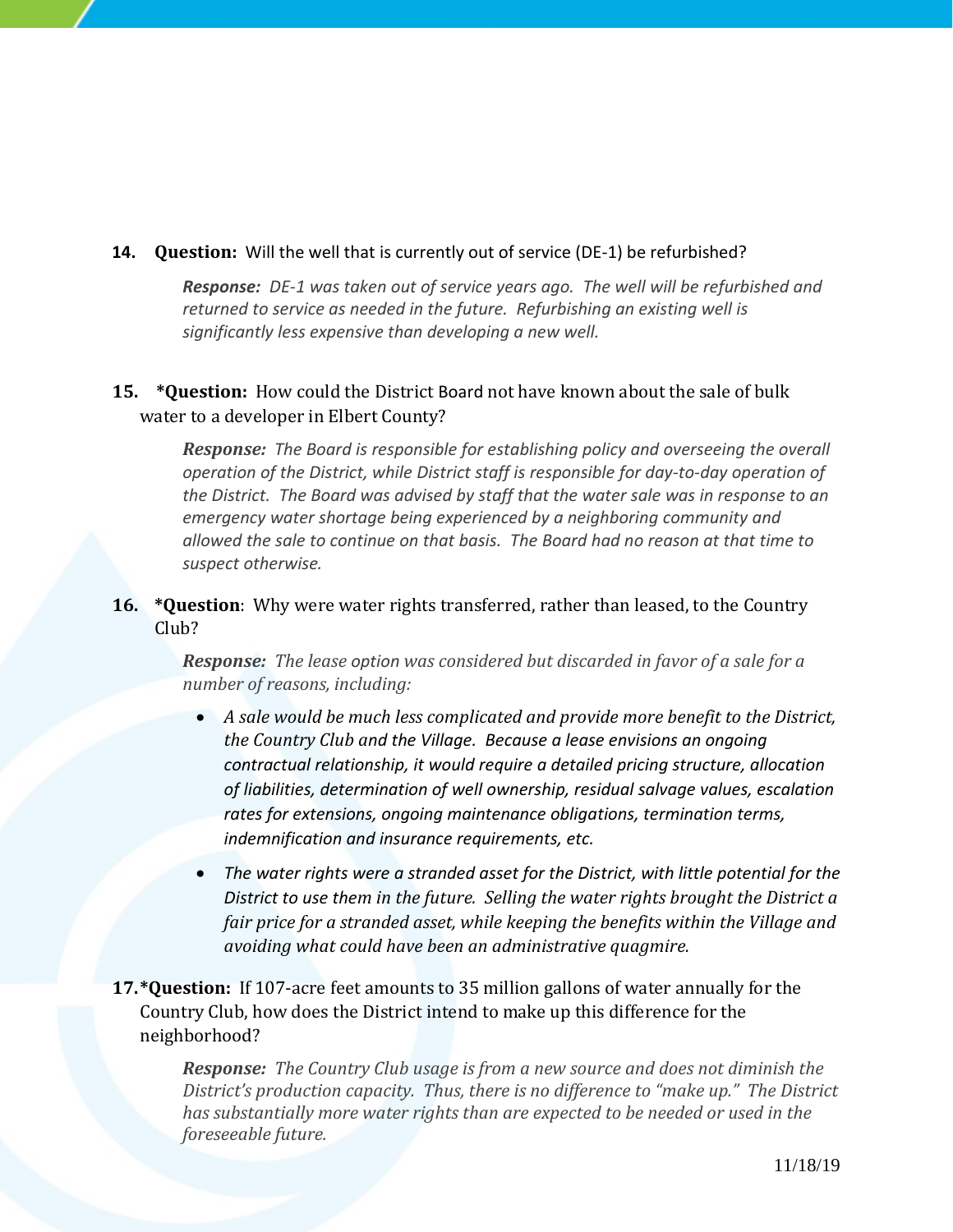**18. \*Question:** What members of the District Board are members of the County Club and did they recuse themselves from the Country Club water sale discussions?

*Response: Rick Huser and Jeff Battin are both members of the Country Club. Jeff Battin was not involved in the sale discussions. Rick Huser believes that his membership did not present a conflict and, therefore, did not recuse himself.*

*The resolution was approved 4-0 and if Rick Huser did not vote it would not have changed the outcome.*

**19. \*Question:** Is it true that the PCWRA was tapping the Village water supply for decades and not paying for the water taken?

> *Response: PCWRA had potable water connections that were unknown to the District. When discovered by the District, meters were installed, and unmetered use ended.*

**20. \*Question:** Where is the revenue per type of water sold reported? District financials only show total revenue received and there is no breakdown in the financials for the type of sale and the amounts attributed to each.

*Response: The District does not report by water sales type in its financial reports. This information is available in the financial reports. For 2018, the breakdown by use was:*

| Potable Water:                                                | \$2,473,400 |
|---------------------------------------------------------------|-------------|
| Effluent Water Pass-Through (Golf & Country Club irrigation): | \$254,046   |
| Raw Water (Village Lake sub-association & CPHA irrigation):   | \$177,500   |

**21. \*Question:** Does the District Board campaign and use the District customer mailing list to promote electing certain Board members during elections?

*Response: No.*

**22. \*Question:** Where are the ballots for Board elections returned and who counts the ballots?

*Response: The ballots are returned to the District Office. The ballots are date stamped when received and given to the Designated Election Official, who secures the ballots until they are ready to be counted. The ballots are counted by three volunteers. The District follows all processes outlined by the Colorado Department of Local Affairs and the Colorado Revised Statutes.*